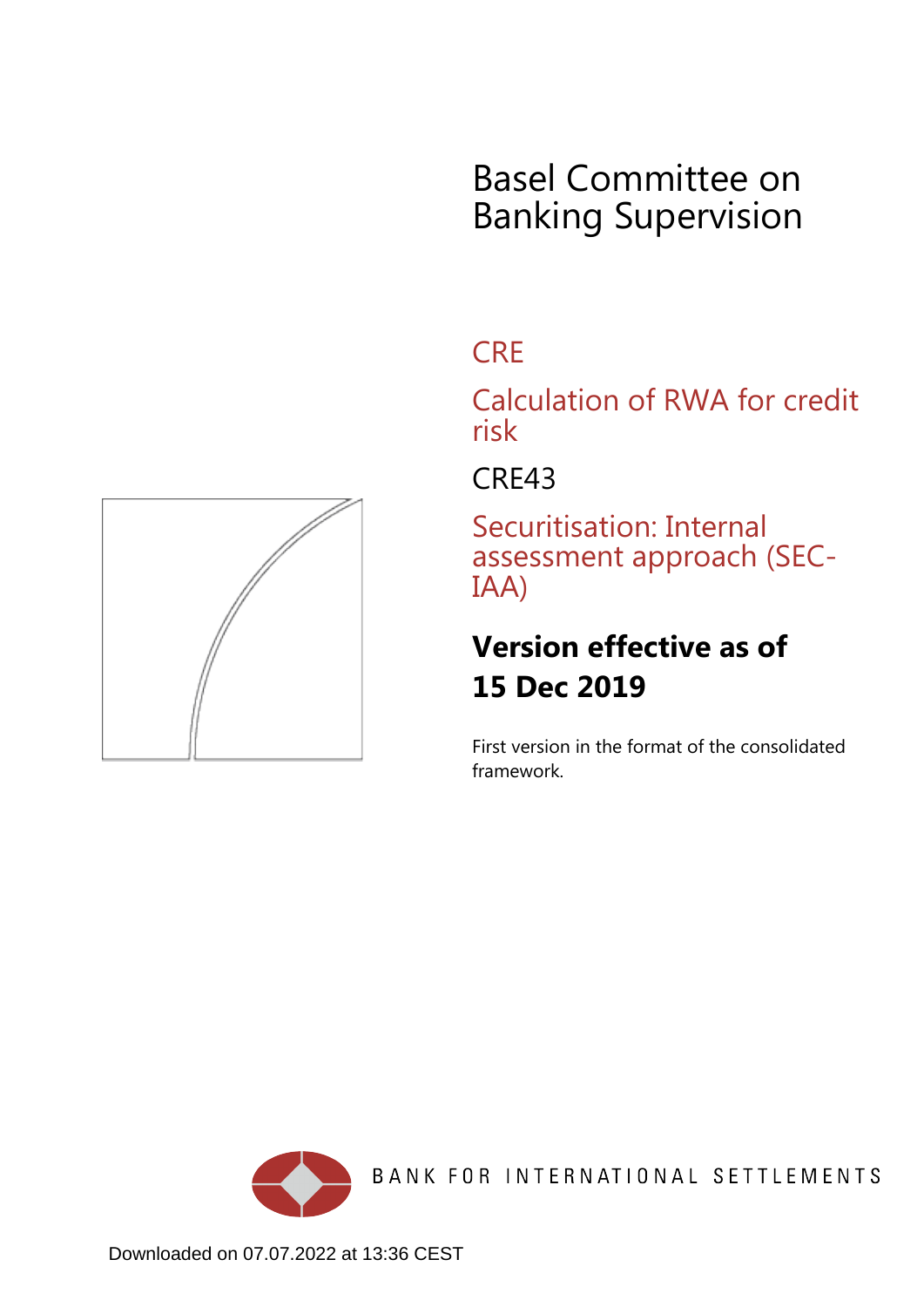*© Bank for International Settlements 2022. All rights reserved.*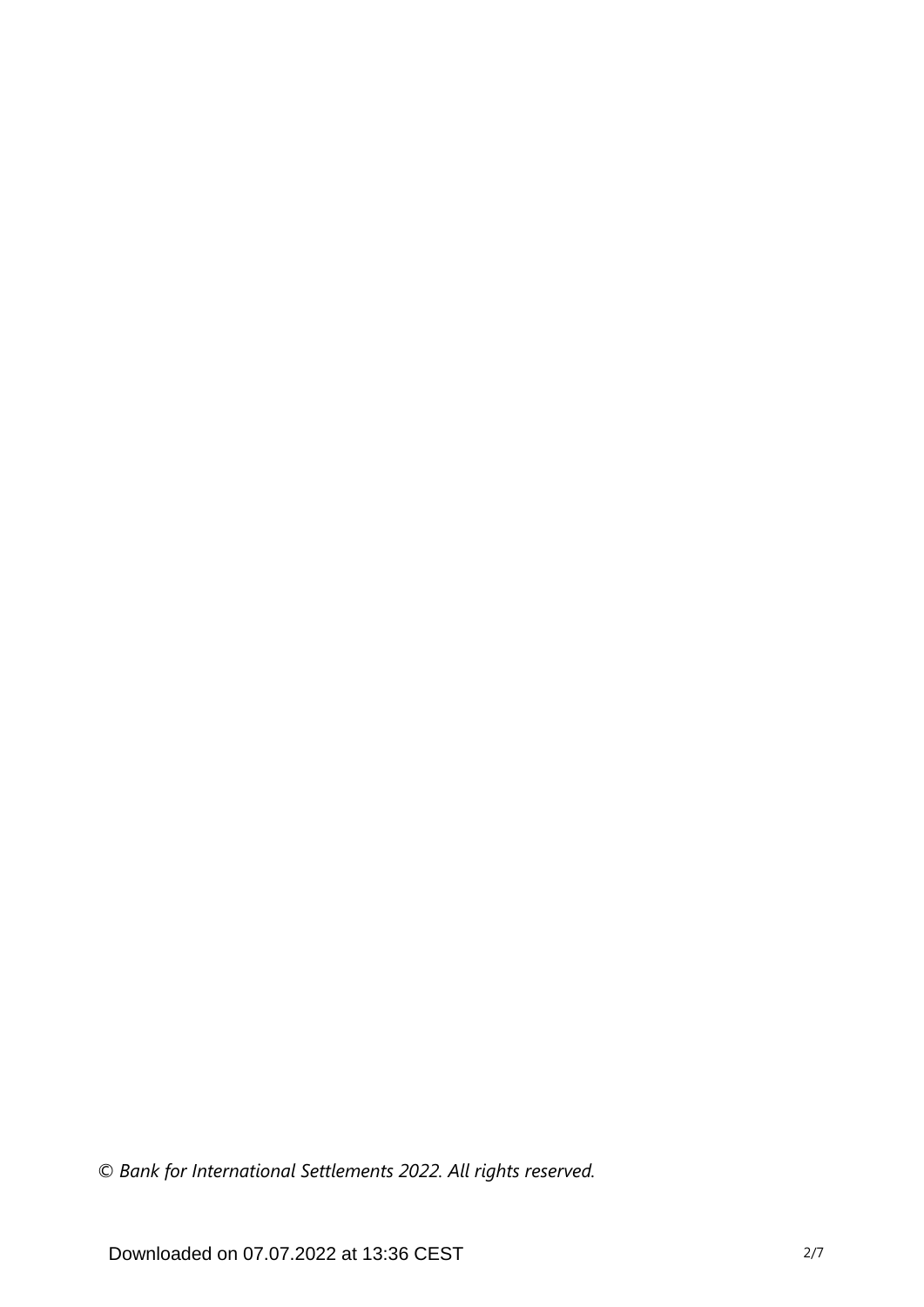## **Internal assessment approach (SEC-IAA)**

- Subject to supervisory approval, a bank may use its internal assessments of the credit quality of its securitisation exposures extended to ABCP programmes (eg liquidity facilities and credit enhancements) provided that the bank has at least one approved IRB model (which does not need to be applicable to the securitised exposures) and if the bank's internal assessment process meets the operational requirements set out below. Internal assessments of exposures provided to ABCP programmes must be mapped to equivalent external ratings of an ECAI. Those rating equivalents are used to determine the appropriate risk weights under the SEC-ERBA for the exposures. **43.1**
- **43.2** A bank's internal assessment process must meet the following operational requirements in order to use internal assessments in determining the IRB capital requirement arising from liquidity facilities, credit enhancements, or other exposures extended to an ABCP programme:
	- (1) For the unrated exposure to qualify for the internal assessment approach (SEC-IAA), the ABCP must be externally rated. The ABCP itself is subject to the SEC-ERBA.
	- (2) The internal assessment of the credit quality of a securitisation exposure to the ABCP programme must be based on ECAI criteria for the asset type purchased, and must be the equivalent of at least investment grade when initially assigned to an exposure. In addition, the internal assessment must be used in the bank's internal risk management processes, including management information and economic capital systems, and generally must meet all the relevant requirements of the IRB framework.
	- (3) In order for banks to use the SEC-IAA, their supervisors must be satisfied
		- (a) that the ECAI meets the ECAI eligibility criteria outlined in [CRE21](https://www.bis.org/basel_framework/chapter/CRE/21.htm?tldate=20230101&inforce=20230101&published=20200327) and
		- (b) with the ECAI rating methodologies used in the process.
	- (4) Banks demonstrate to the satisfaction of their supervisors how these internal assessments correspond to the relevant ECAI's standards. For instance, when calculating the credit enhancement level in the context of the SEC-IAA, supervisors may, if warranted, disallow on a full or partial basis any sellerprovided recourse guarantees or excess spread, or any other first-loss credit enhancements that provide limited protection to the bank.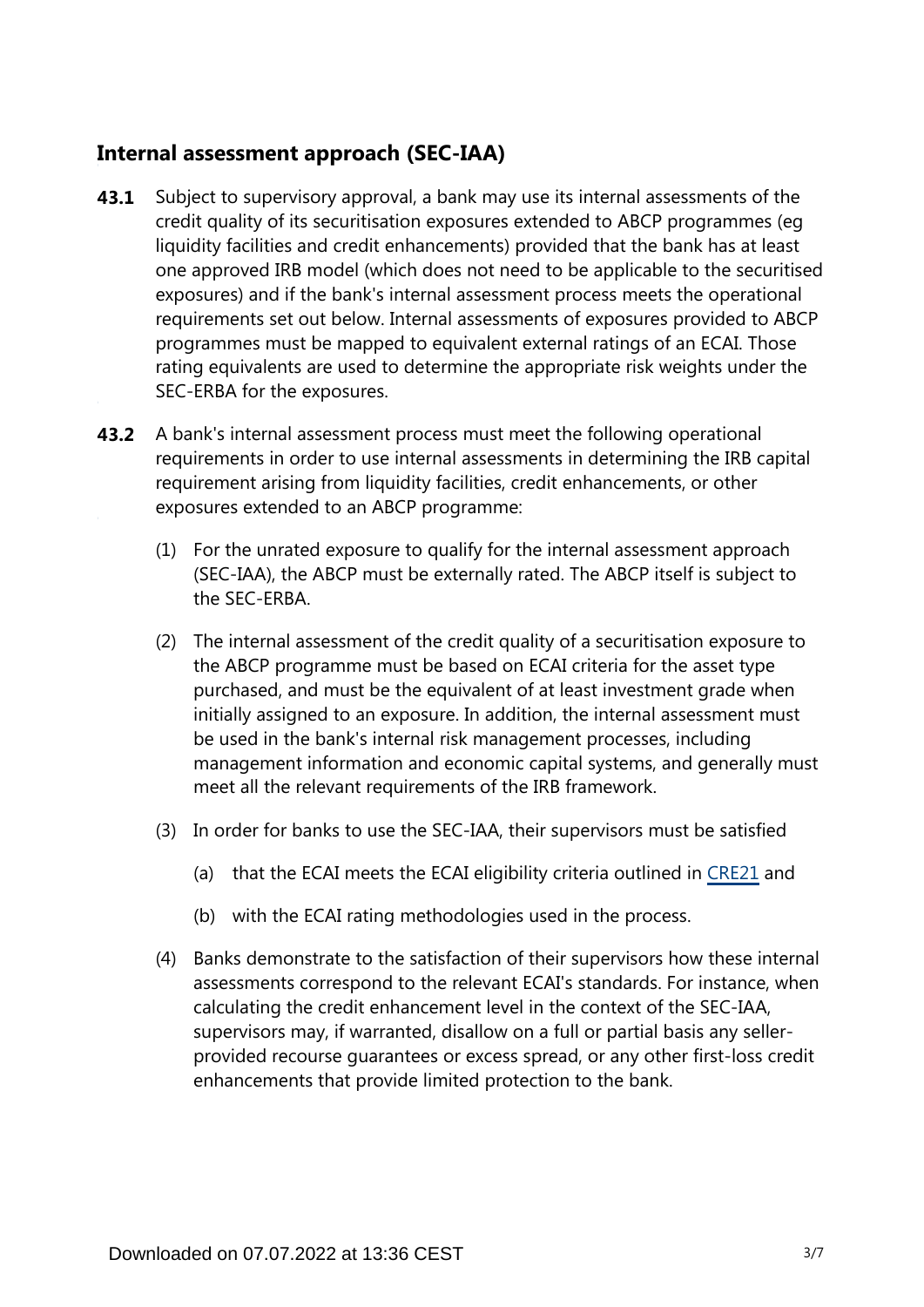(5) The bank's internal assessment process must identify gradations of risk. Internal assessments must correspond to the external ratings of ECAIs so that supervisors can determine which internal assessment corresponds to each external rating category of the ECAIs.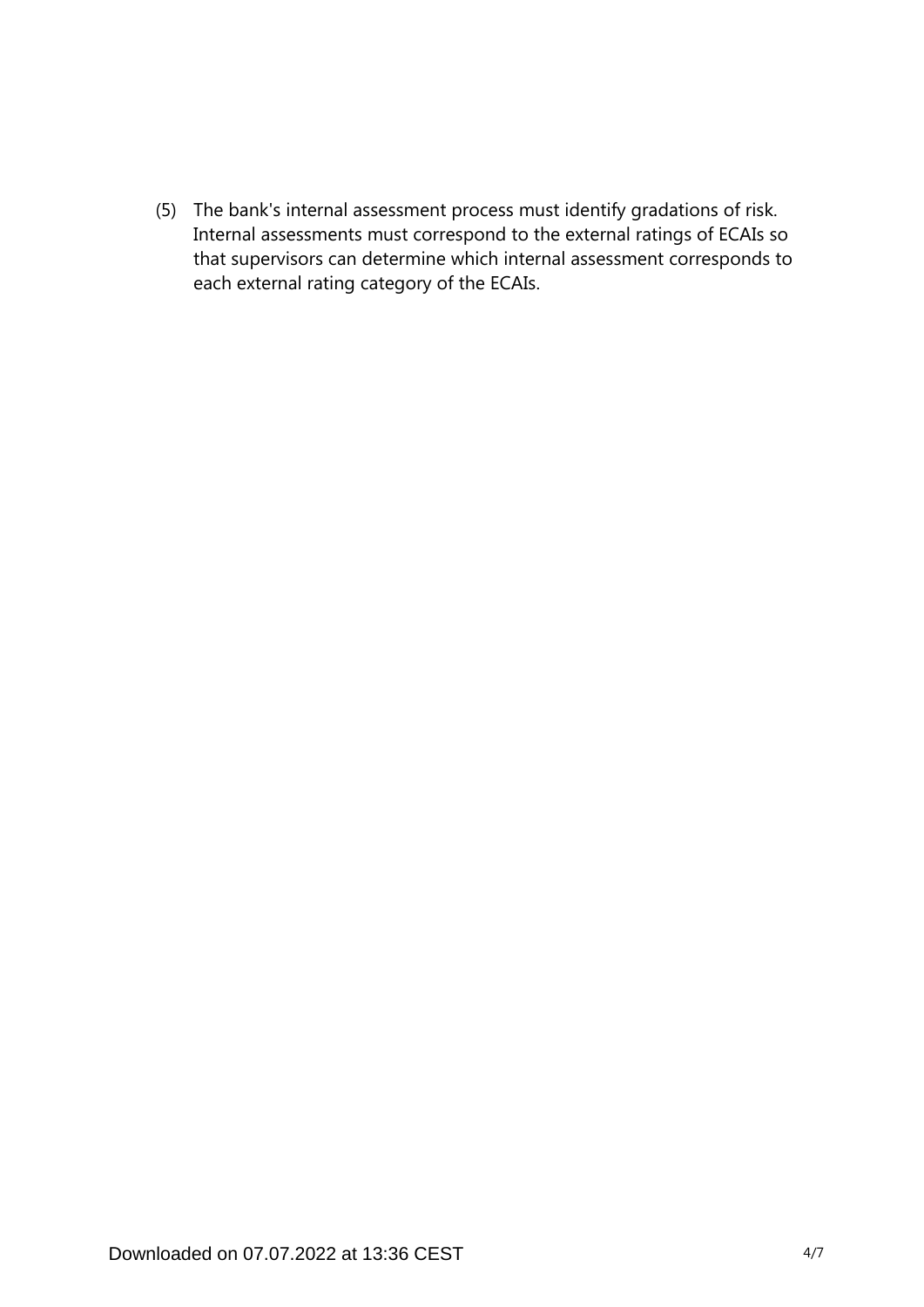- (6) The bank's internal assessment process, particularly the stress factors for determining credit enhancement requirements, must be at least as conservative as the publicly available rating criteria of the major ECAIs that are externally rating the ABCP programme's commercial paper for the asset type being purchased by the programme. However, banks should consider, to some extent, all publicly available ECAI rating methodologies in developing their internal assessments.
	- (a) In the case where the commercial paper issued by an ABCP programme is externally rated by two or more ECAIs and the different ECAIs' benchmark stress factors require different levels of credit enhancement to achieve the same external rating equivalent, the bank must apply the ECAI stress factor that requires the most conservative or highest level of credit protection. For example, if one ECAI required enhancement of 2.5 to 3.5 times historical losses for an asset type to obtain a single A rating equivalent and another required two to three times historical losses, the bank must use the higher range of stress factors in determining the appropriate level of seller-provided credit enhancement.
	- (b) When selecting ECAIs to externally rate an ABCP, a bank must not choose only those ECAIs that generally have relatively less restrictive rating methodologies. In addition, if there are changes in the methodology of one of the selected ECAIs, including the stress factors, that adversely affect the external rating of the programme's commercial paper, then the revised rating methodology must be considered in evaluating whether the internal assessments assigned to ABCP programme exposures are in need of revision.
	- (c) A bank cannot utilise an ECAI's rating methodology to derive an internal assessment if the ECAI's process or rating criteria are not publicly available. However, banks should consider the non-publicly available methodology - to the extent that they have access to such information in developing their internal assessments, particularly if it is more conservative than the publicly available criteria.
	- (d) In general, if the ECAI rating methodologies for an asset or exposure are not publicly available, then the IAA may not be used. However, in certain instances - for example, for new or uniquely structured transactions, which are not currently addressed by the rating criteria of an ECAI rating the programme's commercial paper - a bank may discuss the specific transaction with its supervisor to determine whether the IAA may be applied to the related exposures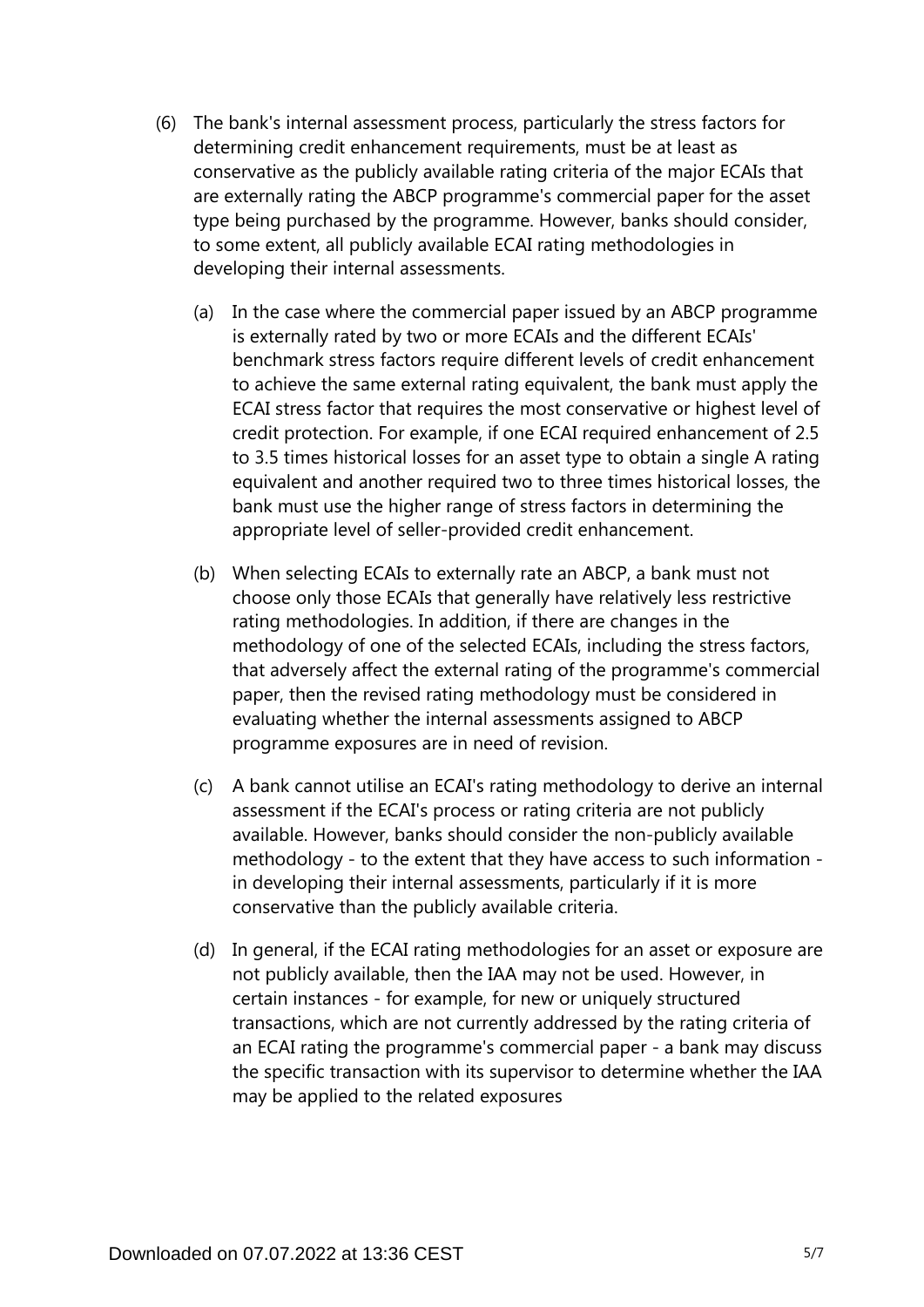(7) Internal or external auditors, an ECAI, or the bank's internal credit review or risk management function must perform regular reviews of the internal

assessment process and assess the validity of those internal assessments. If the bank's internal audit, credit review or risk management functions perform the reviews of the internal assessment process, then these functions must be independent of the ABCP programme business line, as well as the underlying customer relationships.

- (8) The bank must track the performance of its internal assessments over time to evaluate the performance of the assigned internal assessments and make adjustments, as necessary, to its assessment process when the performance of the exposures routinely diverges from the assigned internal assessments on those exposures.
- (9) The ABCP programme must have credit and investment guidelines, ie underwriting standards, for the ABCP programme. In the consideration of an asset purchase, the ABCP programme (ie the programme administrator) should develop an outline of the structure of the purchase transaction. Factors that should be discussed include the type of asset being purchased; type and monetary value of the exposures arising from the provision of liquidity facilities and credit enhancements; loss waterfall; and legal and economic isolation of the transferred assets from the entity selling the assets.
- (10) A credit analysis of the asset seller's risk profile must be performed and should consider, for example, past and expected future financial performance; current market position; expected future competitiveness; leverage, cash flow and interest coverage; and debt rating. In addition, a review of the seller's underwriting standards, servicing capabilities and collection processes should be performed.
- (11) The ABCP programme's underwriting policy must establish minimum asset eligibility criteria that, among other things:
	- (a) exclude the purchase of assets that are significantly past due or defaulted;
	- (b) limit excess concentration to individual obligor or geographical area; and
	- (c) limit the tenor of the assets to be purchased.